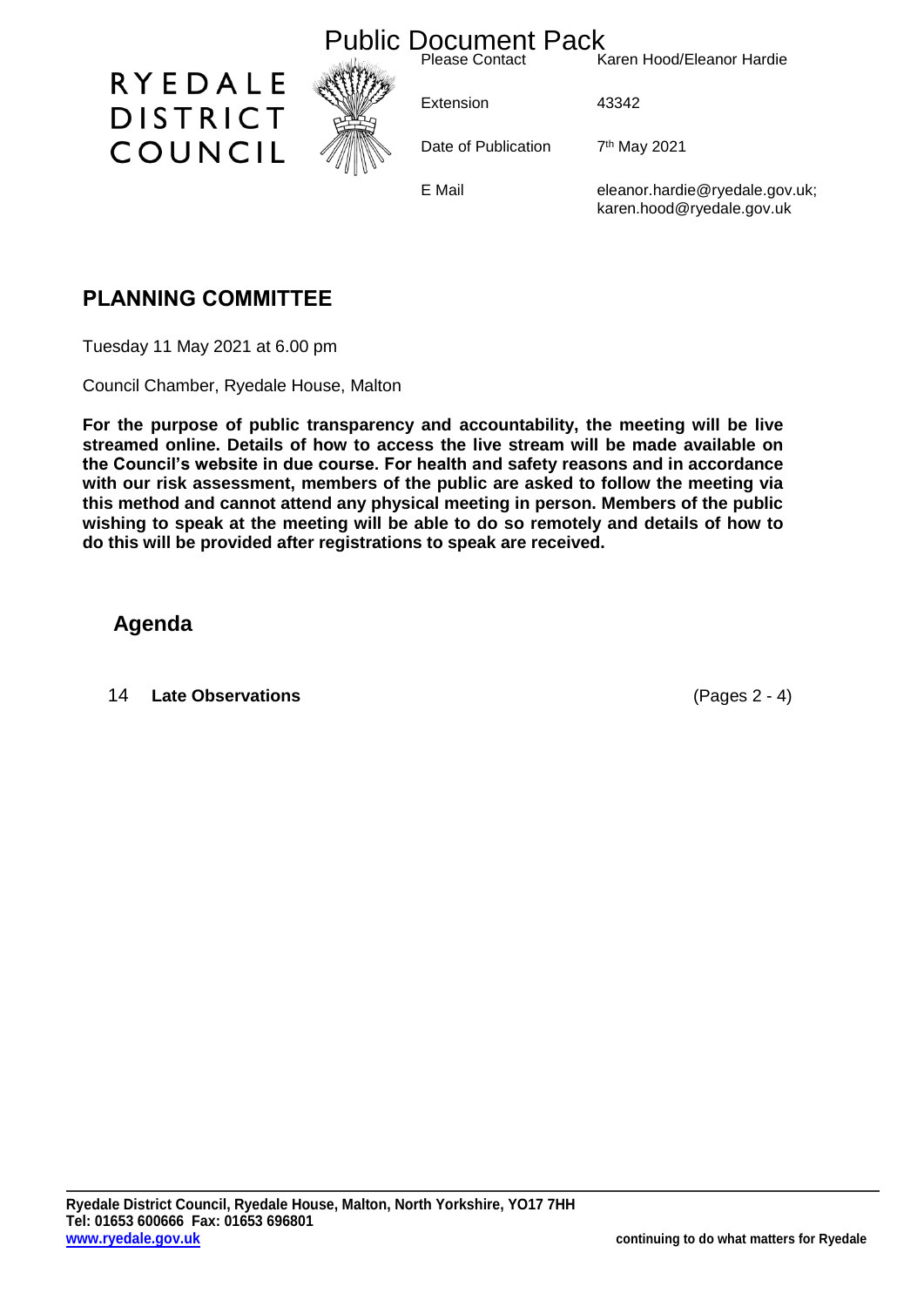

| Please Contact: Ellie Hardie |                               |
|------------------------------|-------------------------------|
| Extension                    | 43342                         |
| Email:                       | eleanor.hardie@ryedale.gov.uk |

All Members of the Planning Committee Ref: Agendas/Planning/20 Council Solicitor Head of Planning Planning and Regulation Technical Support Manager

7 th May 2021

Dear Councillor

## **Meeting of the Planning Committee – 11th May 2021**

With reference to the above meeting I enclose for your attention the late observations received since despatch of the agenda.

All items for the late observations relate to:

Item 6 – 20/00695/FUL Item 7 – 20/00696/LBC

Yours sincerely

Mrs Karen Hood Planning and Regulation Technical Support Manager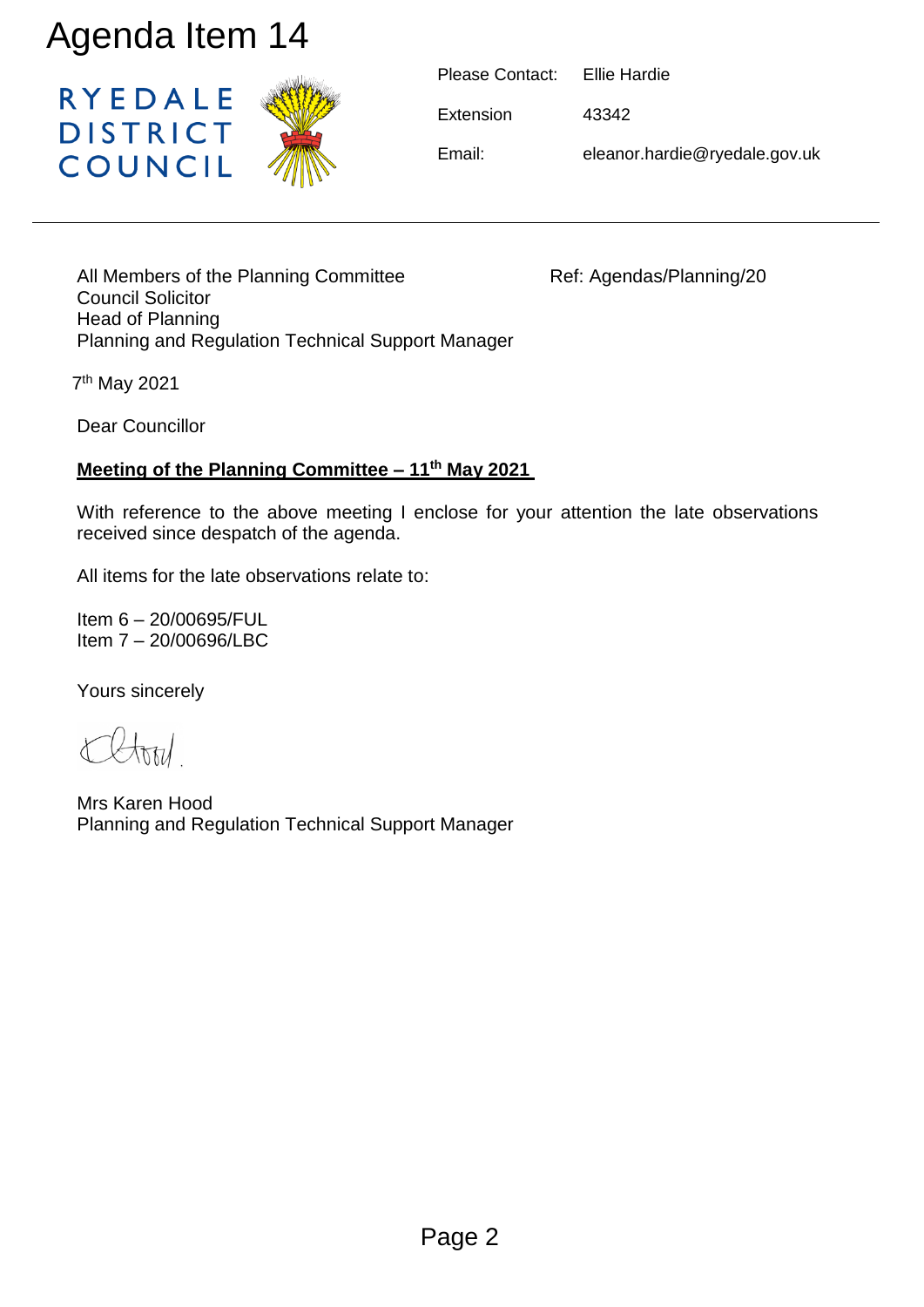### **(1) APPLICANT'S REQUEST FOR DEFFERAL**

Following the publication of the report the agent representing the applicant has requested that the consideration of the applications is deferred from Tuesday's Planning Committee meeting to allow the applicant time to take advice from the Transport Consultants and Noise Assessors in relation to the recently submitted observations from Highways and EHO.

In light of the report and agenda being published the decision whether or not to defer the applications for a further period of time lies with the Planning Committee.

#### **(2) DRAINAGE**

The applicant has confirmed that they would install a private sewage package treatment plant in the field over the road in front of the main house for use in connection with the proposed development so as not to place an additional burden on Sproxton WWTW. The applicant requests that should permission be granted a condition is imposed to deal with the specific foul water disposal details (SPTP).